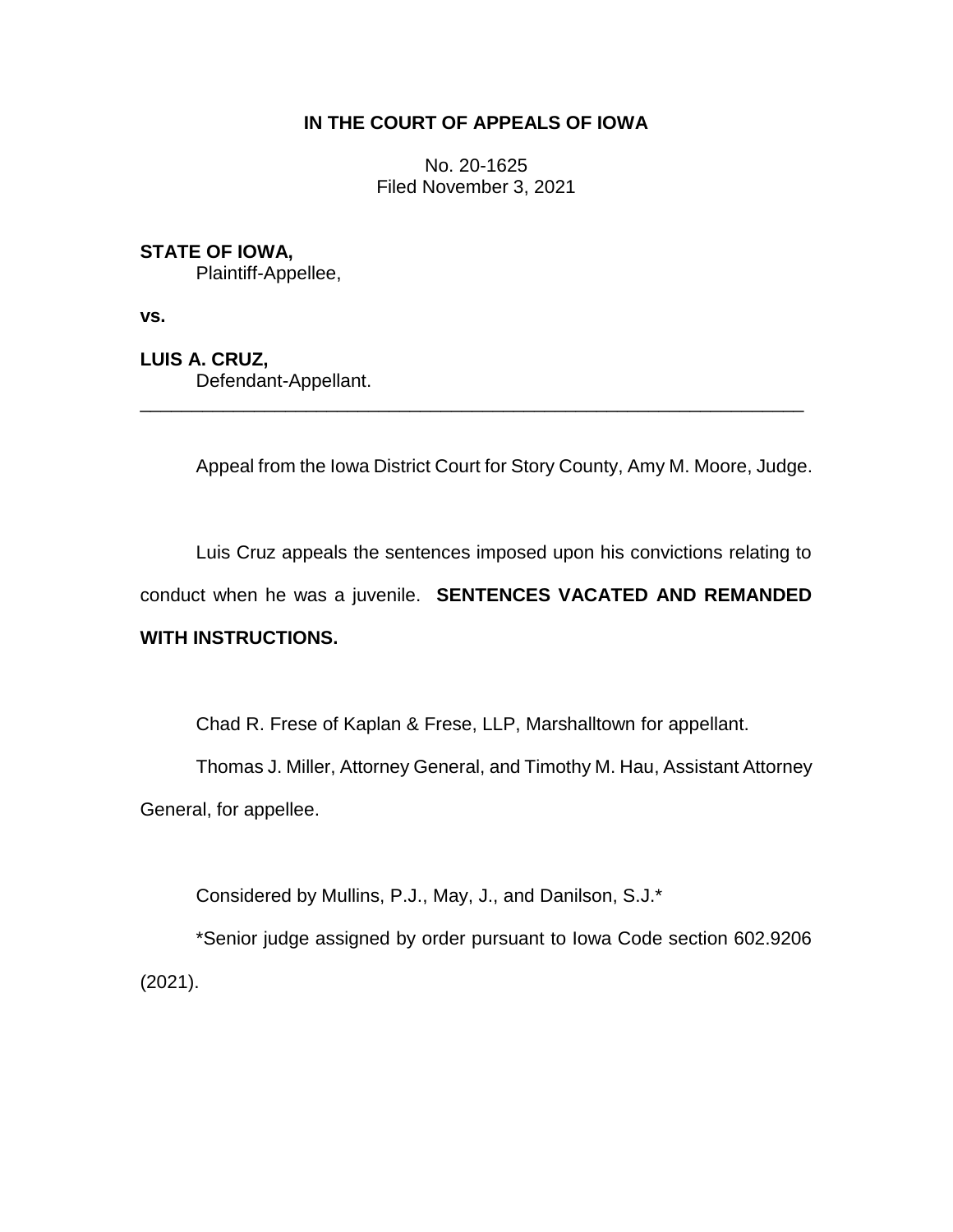#### **MULLINS, Presiding Judge.**

 $\overline{a}$ 

Luis Cruz appeals the sentences imposed, following guilty pleas, $1$  upon his criminal convictions relating to crimes he committed when he was sixteen years old. He argues the sentencing court abused its discretion by improperly weighing and considering the sentencing factors for youthful offenders.

## **I. Background Facts and Proceedings**

In conjunction with his guilty plea, Cruz admitted entering the residence of an eighty-two-year-old woman with two others, M.B.<sup>2</sup> and J.J., with the intent to commit theft. The trio sprayed the woman in the eye with bug spray and one of the others began beating the woman while Cruz held her. The woman was also tied up. The spraying, beating, and tying resulted in serious injuries—protracted and prolonged loss of eye function, bleeding of the brain, and rope burns. They also stole property from the residence, Cruz stealing a watch.

According to a sworn statement by M.B. that was admitted as evidence at the sentencing hearing, he and Cruz visited J.J.—who was high on methamphetamine—to obtain drugs, and the pair consumed alcohol and drugs (not methamphetamine) during the evening in question. The three then went to Kelley, Iowa to get money. They eventually ended up at the victim's residence which J.J. advised was occupied by his family—and entered the garage, upon which J.J. handed the other two gloves to put on. M.B. "could just tell it was not going to be good, like, the outcome of whatever was about to go down." J.J. also

 $1$  The State agrees Cruz has good cause to appeal because he is challenging the sentences imposed as opposed to his pleas. *See* Iowa Code § 814.6(1)(a)(3) (Supp. 2019); *State v. Damme*, 944 N.W.2d 98, 105 (Iowa 2020). <sup>2</sup> M.B. is Cruz's cousin.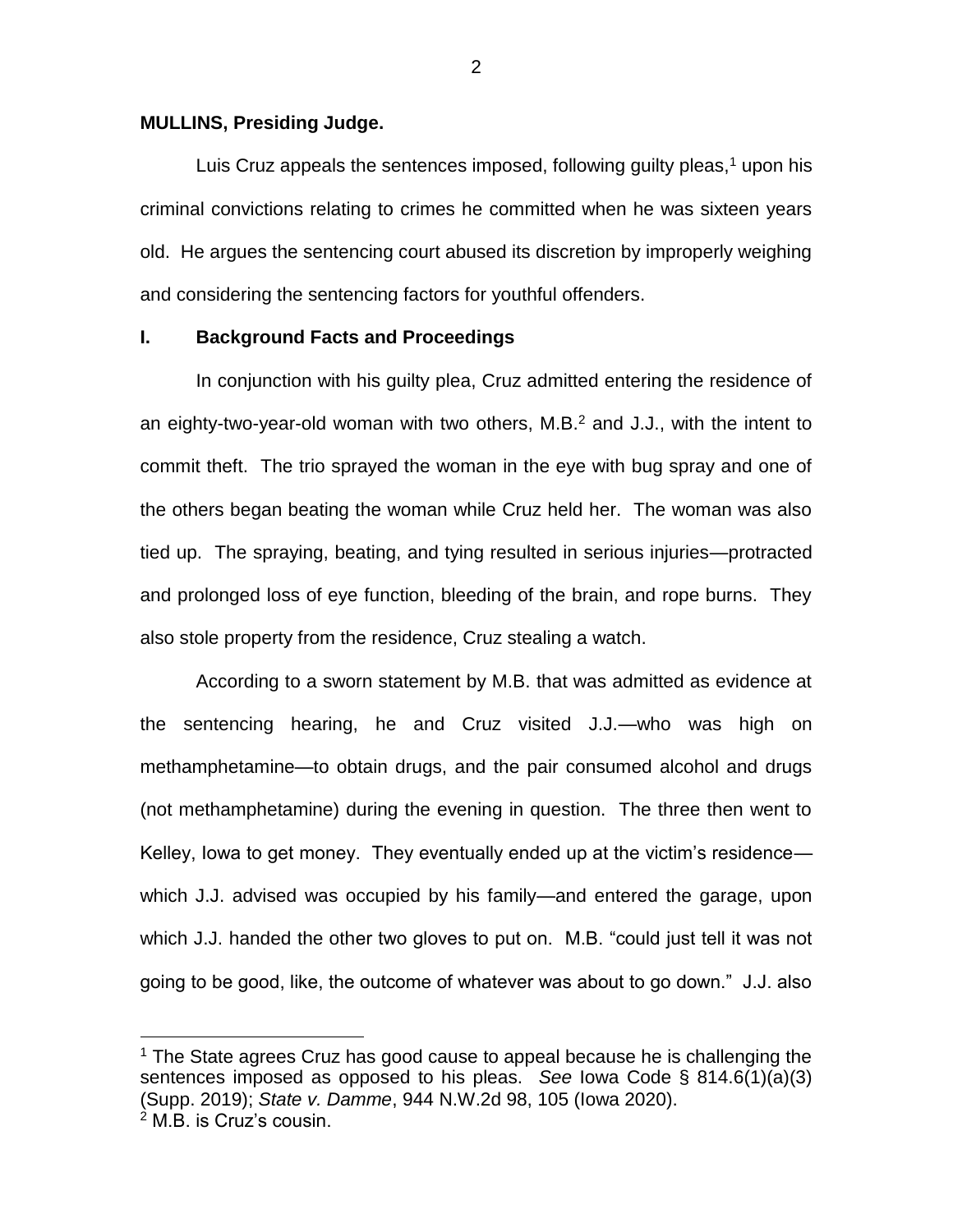obtained a can of bug killer before entering the residence. The trio approached a window in the rear of the residence, and J.J. directed M.B. to go cause a distraction around the front of the home, so M.B. went and rang the doorbell. When he returned to the rear of the home, J.J. and Cruz had already entered through a window. Then, M.B. heard a woman screaming. After a few minutes of silence, M.B. entered the home and, upon entry into the living room, observed J.J. and Cruz hovering over the victim, who was seated on the couch and had blood dripping from her face. J.J. eventually tied the victim to a chair and began making demands to the victim and ordered Cruz and M.B. to "look after her" and "watch her" while he looked for things throughout the house. M.B. also observed J.J. slap the victim across the face. Mortified, M.B. exited the home, and Cruz followed suit shortly thereafter. J.J. directed the others to wait for him outside and give him a few more minutes. Both Cruz and M.B. were "in shock." J.J. eventually came out, and the trio ultimately left the area in a vehicle, which J.J. had the keys to and advised the others belonged to his grandfather.

In relation to the foregoing, Cruz entered guilty pleas to several charges. A presentence investigation report (PSI) was completed and a psychologist interviewed Cruz and submitted an expert report. The PSI disclosed his age; his unstable family and home environment that involved criminally-inclined, drugusing, and domestically violent relatives and others as well as a largely absent father; his own alcohol and drug abuse; lack of education and employment history; and mental-health issues. The expert report assessed "the five factors to be considered in the sentencing process" for youthful offenders—"age of offender and youthful behavior, family and home environment, circumstance of crime,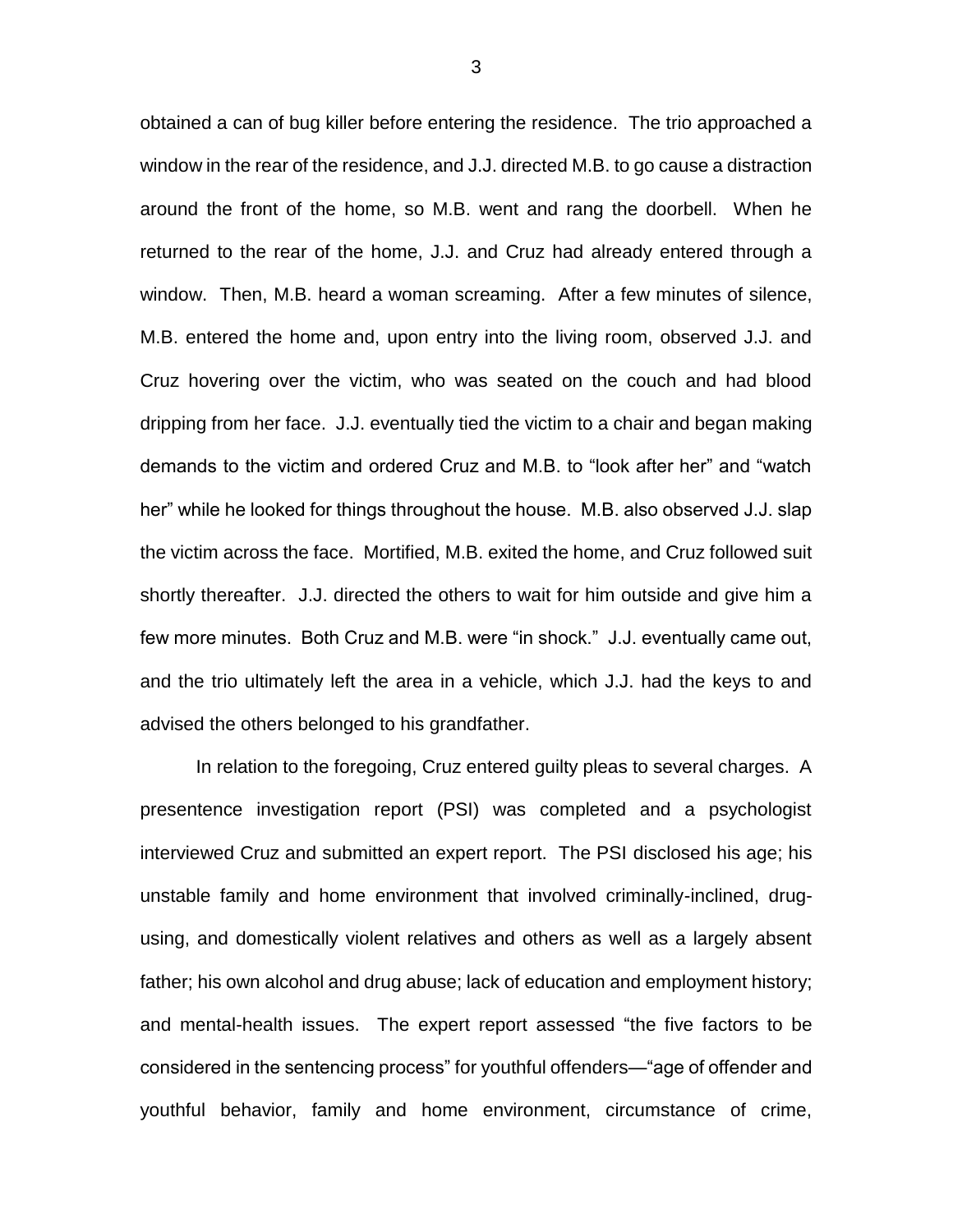challenges for youthful offenders and possibility of rehabilitation/capacity for chance." As to age and youthful behavior, the report detailed Cruz's criminal history, drug abuse, behavioral issues, and exposure to negative influences. The report also detailed Cruz's family and home life surrounding his youth. As to the circumstances of the crimes, the report noted Cruz "was drunk and high and just went along with the peers that he was with at the time. . . . [I]t was impulsive and unplanned and [] he regrets it." As to challenges for youthful offenders, the report noted Cruz has never been given an opportunity to participate in substance-abuse or mental-health services, education was never emphasized, and there was no structure or discipline in the family home. As to Cruz's possibility for rehabilitation and capacity for change, the report noted Cruz was taking advantage of services offered by the criminal justice system and he wants to be a better person and citizen in the future.

The PSI recommended Cruz be sentenced to indeterminate terms of imprisonment not to exceed twenty-five years on counts two and three, ten years on count four, and five years on count seven, all to be served concurrently. Based on her consideration of the sentencing factors, the psychologist recommended Cruz's sentence involve a mandatory minimum term of imprisonment for eight years. The State recommended that, between negligible and overwhelming mitigative value, the *Lyle* factors be accorded weight "somewhere in the middle." The State highlighted Cruz's age, the challenges he faced in relation to his family and home environment, the fact that he was a follower as opposed to the ringleader as to his participation in the crimes, his lack of personal experience in navigating the criminal justice system, and the hope that Cruz had a capacity to change. The

4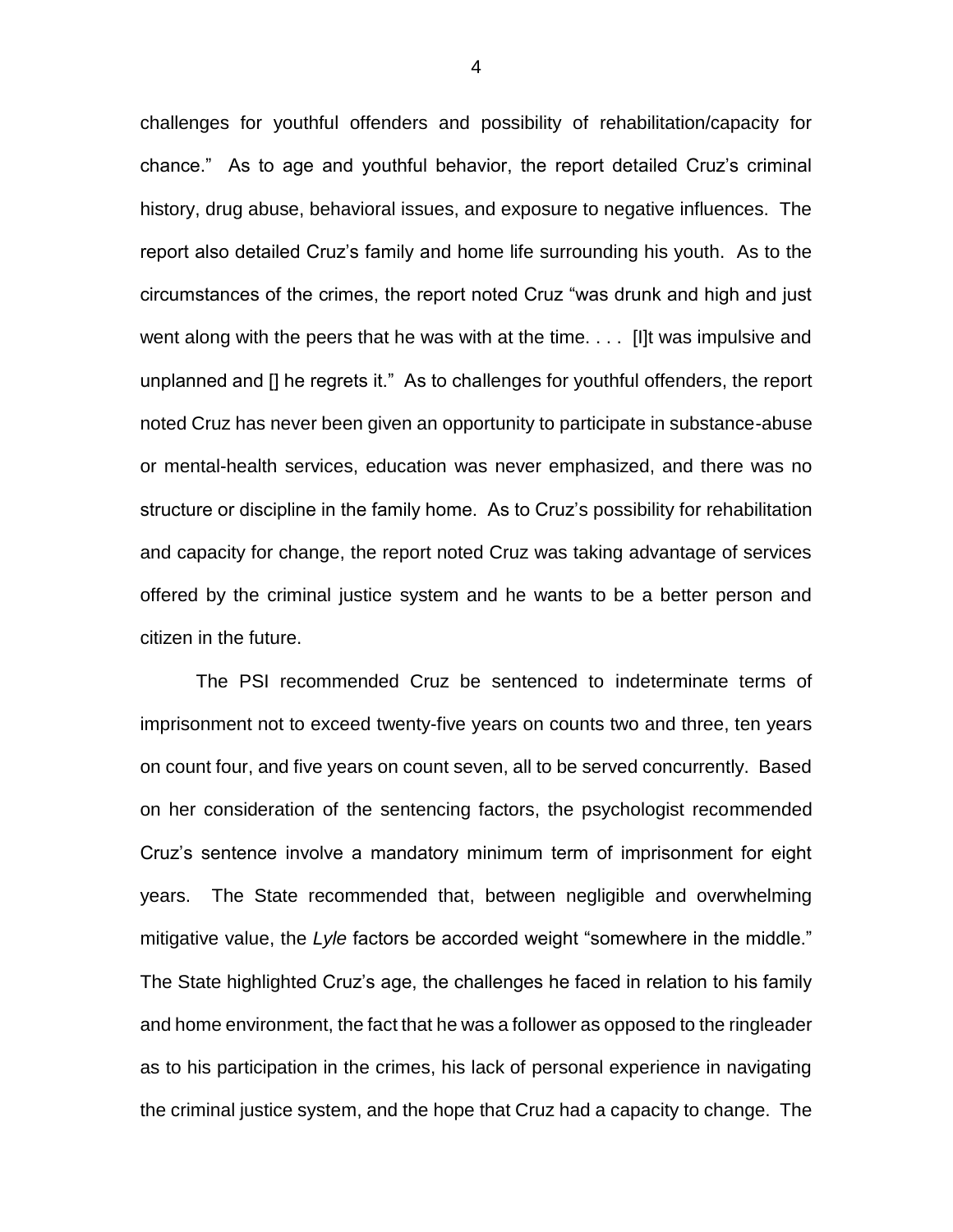State recommended imposition of indeterminate terms of imprisonment not to exceed twenty-five years on count two with a mandatory minimum of eight years, twenty-five years on count three, ten years on count four, and two years on count seven, all to be served consecutively. The defense concurred with the State's recommendation.

In announcing its sentencing decision, the court noted its consideration of the expert report and detailed its assessment of the *Lyle* factors. In considering Cruz's "age at the time of the offenses and the feature of youthful behavior such as immaturity, impetuosity, and failure to appreciate risks and consequences," the court concluded the crimes were impulsive and "[t]he evidence supports the contention that [Cruz is] less able to appreciate the risks and consequences" of his criminal acts. The court found this factor to be "slightly mitigating at best." The court found Cruz's home and family life to also be "slightly mitigating at best." As to "the circumstances of the particular crime relating to youth that may have played a role in the commission of the crime[s]," the court found this factor more relevant given the fact that the crimes were committed by a group, but the court concluded the crimes were "utterly heinous" and, while Cruz was under the influence, he still knew what he was doing was wrong and peer pressure did not play a role. The court likewise found this factor "slightly mitigating at best." Considering "the challenges for youthful offenders in navigating through the criminal justice process," the court acknowledged juveniles are less competent than adults, but concluded Cruz appeared to be able to assist in his own defense. The court assigned this factor no mitigative value. Considering the "possibility of rehabilitation and the capacity for change, the court agreed "[t]his factor typically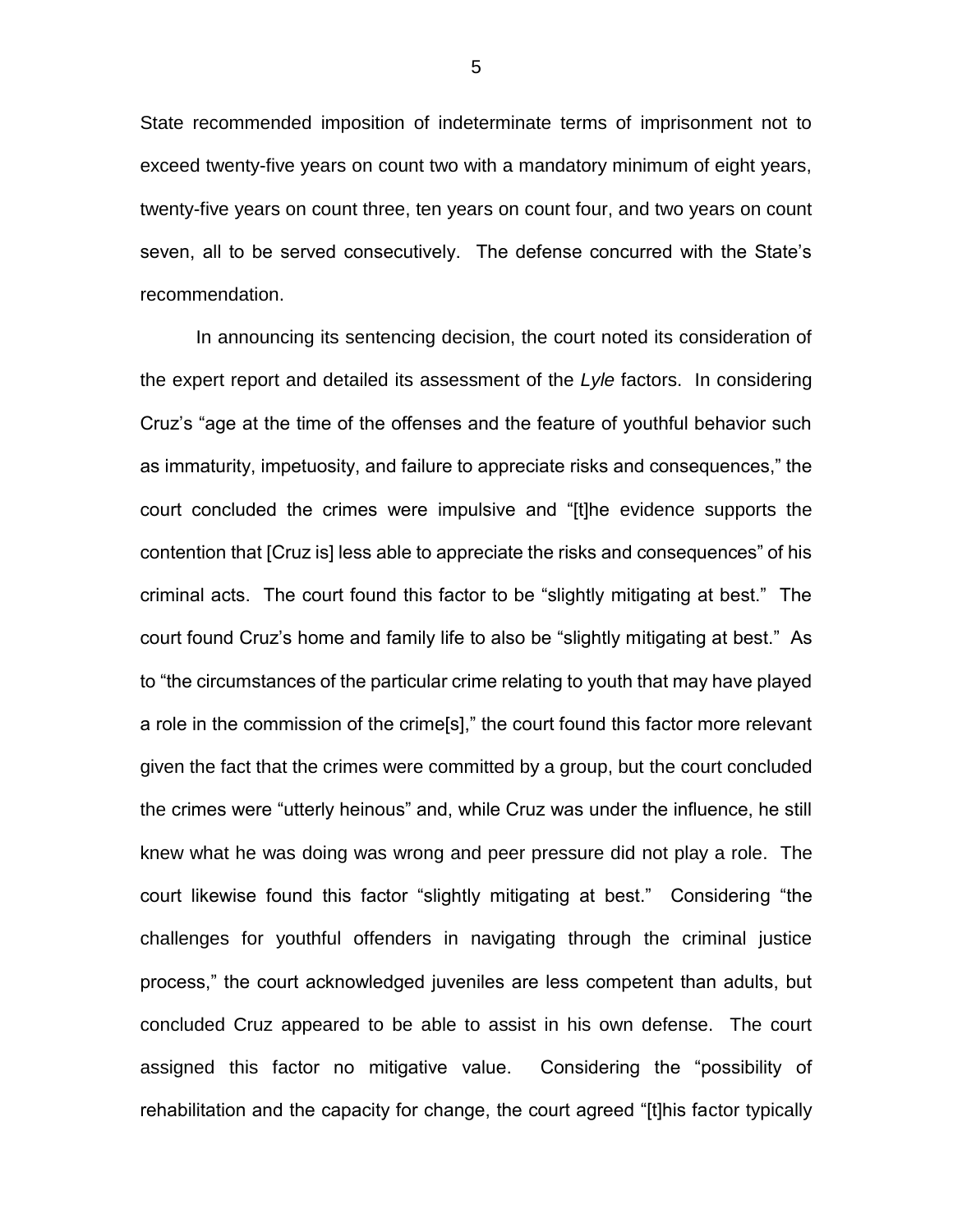favors mitigat[ion] because juveniles are generally more capable of rehabilitation than adults." The court found this factor "somewhat mitigating." The court went on to note its consideration of other statutory sentencing factors.

Ultimately, the court sentenced Cruz to indeterminate terms of imprisonment not to exceed twenty-five years on count two with a mandatory minimum of seventeen and one-half years, twenty-five years on count three, ten years on count four, and two years on count seven, all to be served consecutively.

Cruz appeals.

## **II. Standard of Review**

"If the sentence imposed is within the statutory limits, as it is here, we review for an abuse of discretion." *State v. Majors*, 940 N.W.2d 372, 385 (Iowa 2020).

A discretionary sentencing ruling . . . may be [an abuse of discretion] if a sentencing court fails to consider a relevant factor that should have received significant weight, gives significant weight to an improper or irrelevant factor, or considers only appropriate factors but nevertheless commits a clear error of judgment by arriving at a sentence that lies outside the limited range of choice dictated by the facts of the case.

*Id.* (quoting *State v. Roby*, 897 N.W.2d 127, 138 (Iowa 2017)). "Sentencing decisions of the district court are cloaked with a strong presumption in their favor." *Id.* at 385–86 (quoting *State v. Crooks*, 911 N.W.2d 153, 171 (Iowa 2018)). "[O]ur task on appeal is not to second guess the decision made by the district court, but determine if it was unreasonable or based on untenable grounds." *State v. Seats*, 865 N.W.2d 545, 553 (Iowa 2015) (quoting *State v. Formaro*, 638 N.W.2d 720, 724–25 (Iowa 2002)). That said, "while the review is for abuse of discretion, it is not forgiving of a deficiency in the constitutional right to a reasoned sentencing decision based on a proper hearing." *Roby*, 897 N.W.2d at 138. "[T]here is a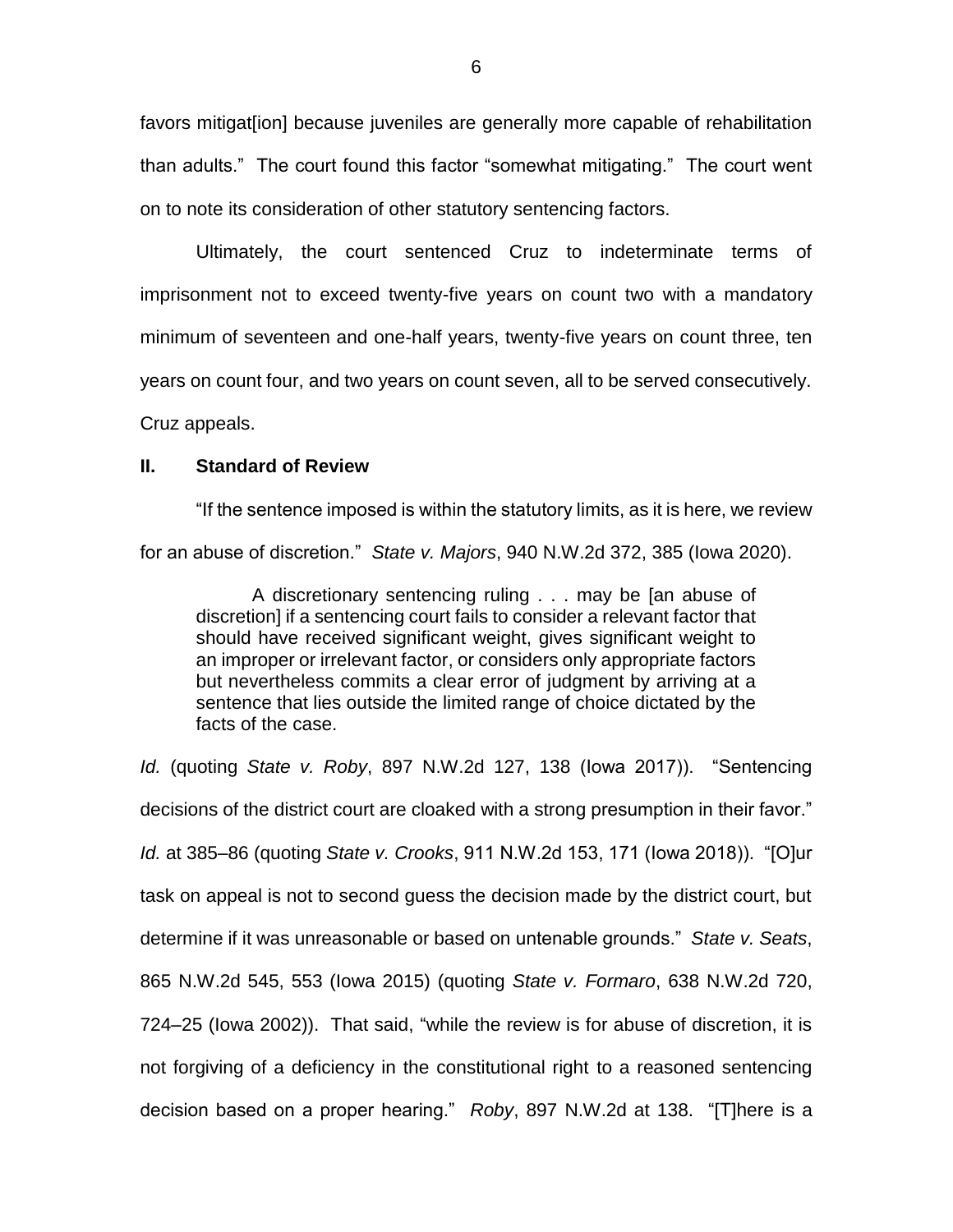presumption against minimum terms of incarceration for juvenile offenders." *Majors*, 940 N.W.2d at 387. For juvenile offenders, district courts are allowed "to impose minimum terms of incarceration after a complete and careful consideration of the relevant mitigating factors of youth. Indeed, we [have] stated that if the mandatory minimum period of incarceration is warranted, we command[] our judges to impose the sentence." *Id*. at 386 (altered for readability).

### **III. Analysis**

On appeal, Cruz argues the sentencing court abused its discretion by improperly weighing and considering the sentencing factors for youthful offenders.

Those factors are:

(1) the age of the offender and the features of youthful behavior, such as "immaturity, impetuosity, and failure to appreciate risks and consequences"; (2) the particular "family and home environment" that surround the youth; (3) the circumstances of the particular crime and all circumstances relating to youth that may have played a role in the commission of the crime; (4) the challenges for youthful offenders in navigating through the criminal process; and (5) the possibility of rehabilitation and the capacity for change.

*Id*. at 379 (quoting *State v. Lyle*, 854 N.W.2d 378, 404 n.10 (Iowa 2014)); *accord Miller v. Alabama*, 567 U.S. 460, 477–78 (2012).

Cruz argues: "There was not a complete and careful consideration on any one of the five [youthful offender] factors, specifically because the sentencing judge either failed to discuss relevant evidence or ignored relevant evidence when analyzing each factor—which if properly analyzed would have resulted in more mitigative weight." *See Roby*, 897 N.W.2d at 144 (noting "the factors generally serve to mitigate punishment, not aggravate punishment").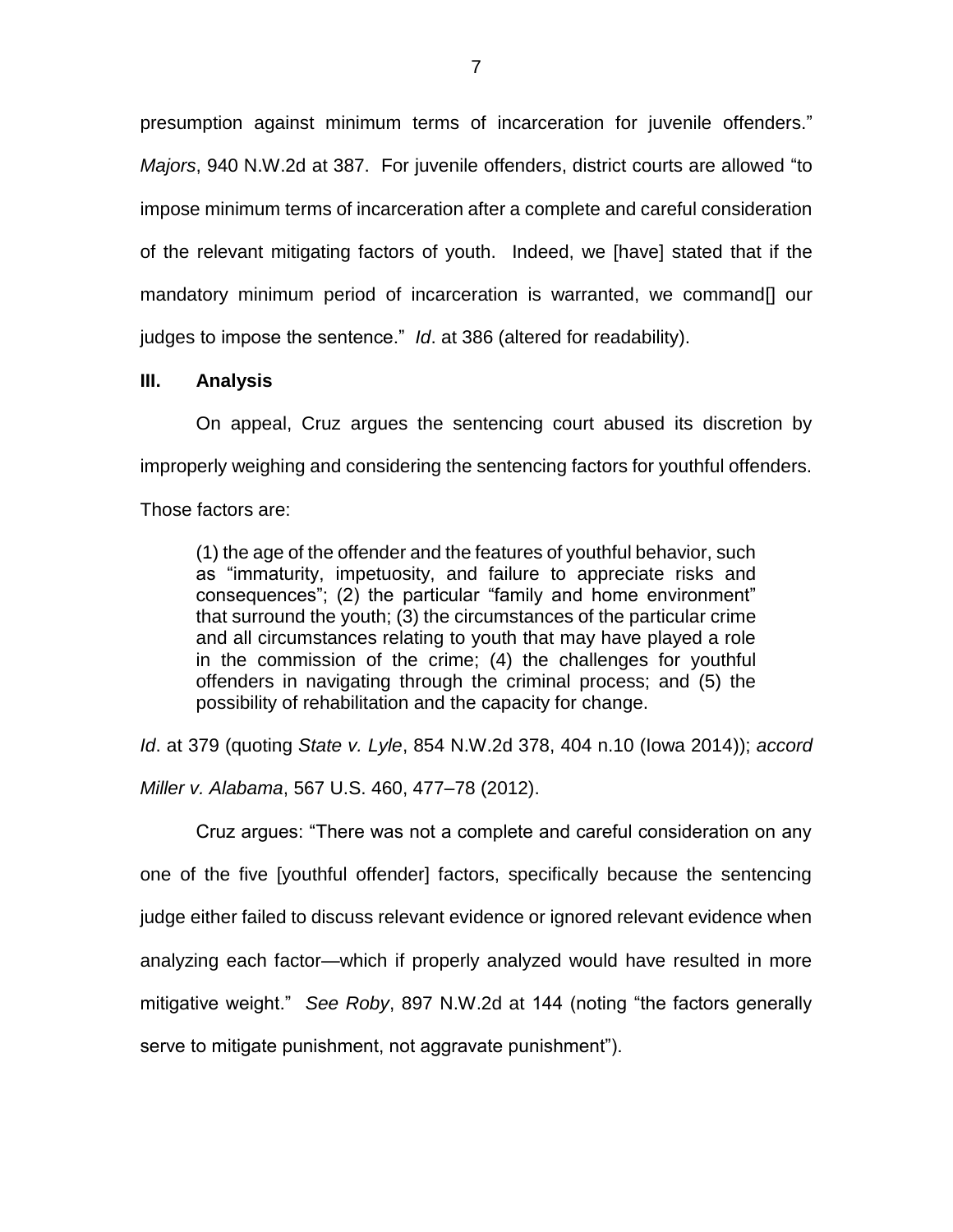We choose to begin with the court's consideration of the third factor, the circumstances of the crime. Cruz complains the court abused its discretion in concluding peer pressure did not play a role. On this factor, "attention must be given to the juvenile offender's actual role and the role of various types of external pressure" and, thus, "this factor is particularly important in cases of group participation in a crime." *Id.* at 146. Under this factor, the court acknowledged its duty to "consider the circumstances of the particular crime relating to youth that may have played a role" and Cruz's "actual role in these crimes and the role any type of external pressure may have played." The court noted its conclusion the group crime was "utterly heinous," and went on to assign this factor slight mitigative value despite Cruz being under the influence, because he knew what he was doing and peer pressure did not play a role.

But the record before the sentencing court discloses peer pressure did play a role. Specifically, the expert concluded Cruz was under the influence "and just went along with his peers," Cruz "wasn't really thinking," he was influenced by an older co-defendant, and he was not the ringleader. At the plea hearing, Cruz stated his participation in the crimes was initiated by one of his-codefendants asking him for his assistance at the time of the crimes. The sworn account provided by M.B. confirms the foregoing. J.J. took Cruz and M.B. to a home he advised belonged to a relative. Neither of the latter two participants knew what was going to happen. The record discloses, once in the home, J.J. directed Cruz to hold the victim, with which Cruz complied, and J.J. proceeded to assault the victim. Then, J.J. directed Cruz and M.B. to look after the victim while he searched for items to steal. And

8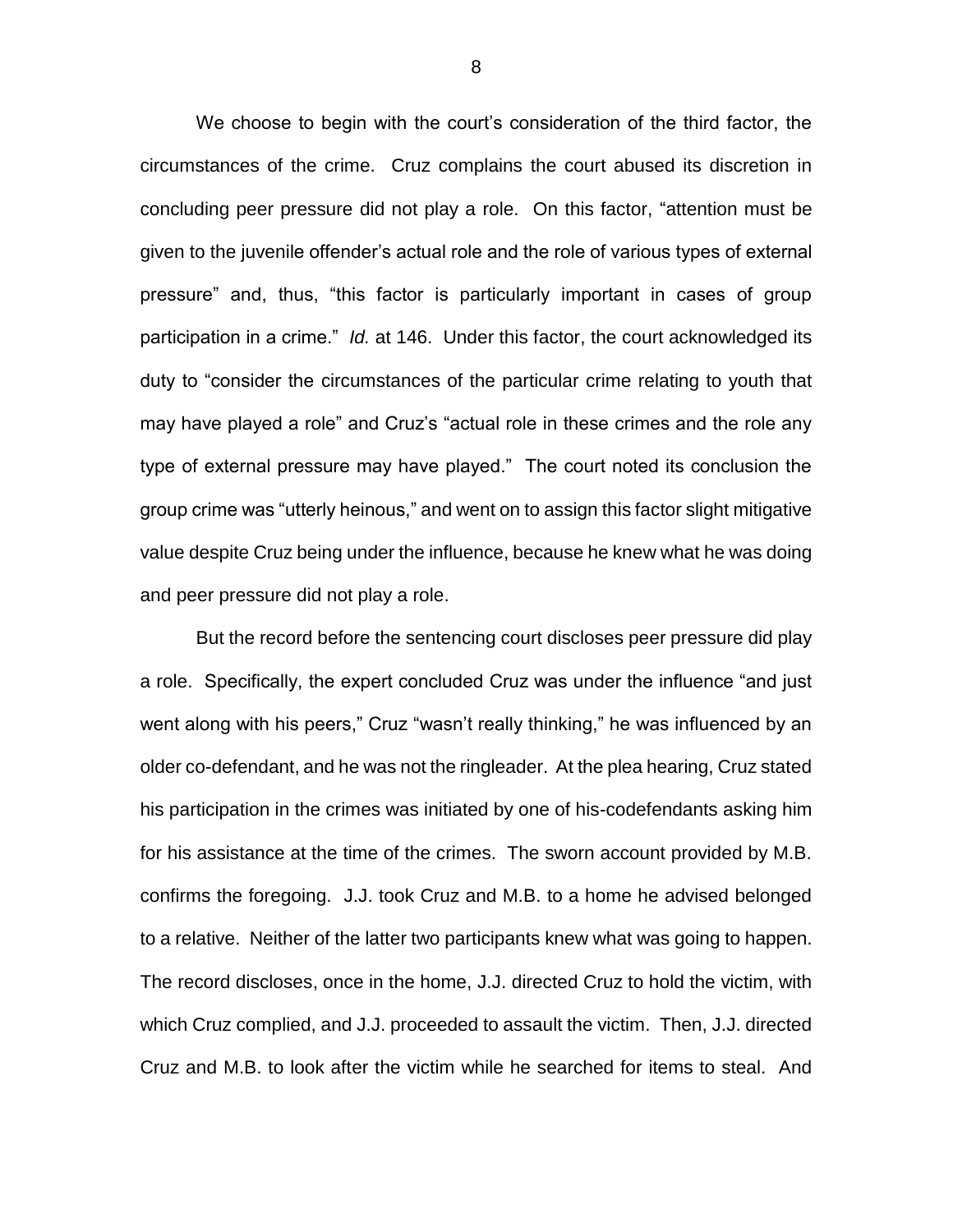Cruz being under the influence no doubt made him more susceptible to peer pressure.

The sentencing factors for youthful offenders

cannot be applied detached from the evidence from which they were created and must not be applied solely through the lens of the background or culture of the judge charged with the responsibility to apply them. Perceptions applicable to adult behavior cannot normally be used to draw conclusions from juvenile behavior.

*Roby*, 897 N.W.2d at 147. Here, the sentencing court's conclusion that peer

pressure played no role in Cruz's participation was detached from the evidence,

resulted in this factor not receiving the mitigative value it was entitled, and was

therefore an abuse of discretion.

 $\overline{a}$ 

Next, we focus on the district court's analysis of the fifth factor and its

explanation for imposing the maximum mandatory minimum:<sup>3</sup>

Under the fifth factor, I must consider the possibility of rehabilitation and the capacity for change. This factor typically favors mitigating because juveniles are generally more capable of rehabilitation than adults.

I like to think that this factor also would weigh in your favor, sir, but I am troubled by the limited amount of empathy that you have shown for [the primary victim] and the other victims of these offenses.

However, you are still a young adult. You will continue to experience developmental changes well into your twenties. Taken as a whole then, I find this factor to be somewhat mitigating.

In addition to these factors that I have just discussed, I must also consider deterrence, retribution, and incapacitation. In

<sup>3</sup> *See* Iowa Code §§ 702.11(1) (including felonious robbery as a forcible felony); 703.1 (criminalizing aiding and abetting); .2 (criminalizing joint criminal conduct); 711.2 (classifying first-degree robbery as a class "B" felony); 902.9 (directing the maximum sentence for a class "B" felony shall be no more than twenty-five years); .12(1)(e) (requiring a person serving a sentence for first-degree robbery to be denied parole or work release until service of seventy percent of the maximum sentence, which is seventeen and one-half years for a maximum sentence of twenty-five years); *Majors*, 940 N.W.2d at 386 (noting mandatory minimums are only allowed "after a complete and careful consideration of relevant mitigating factors of youth." (quoting *Roby*, 897 N.W.2d at 148).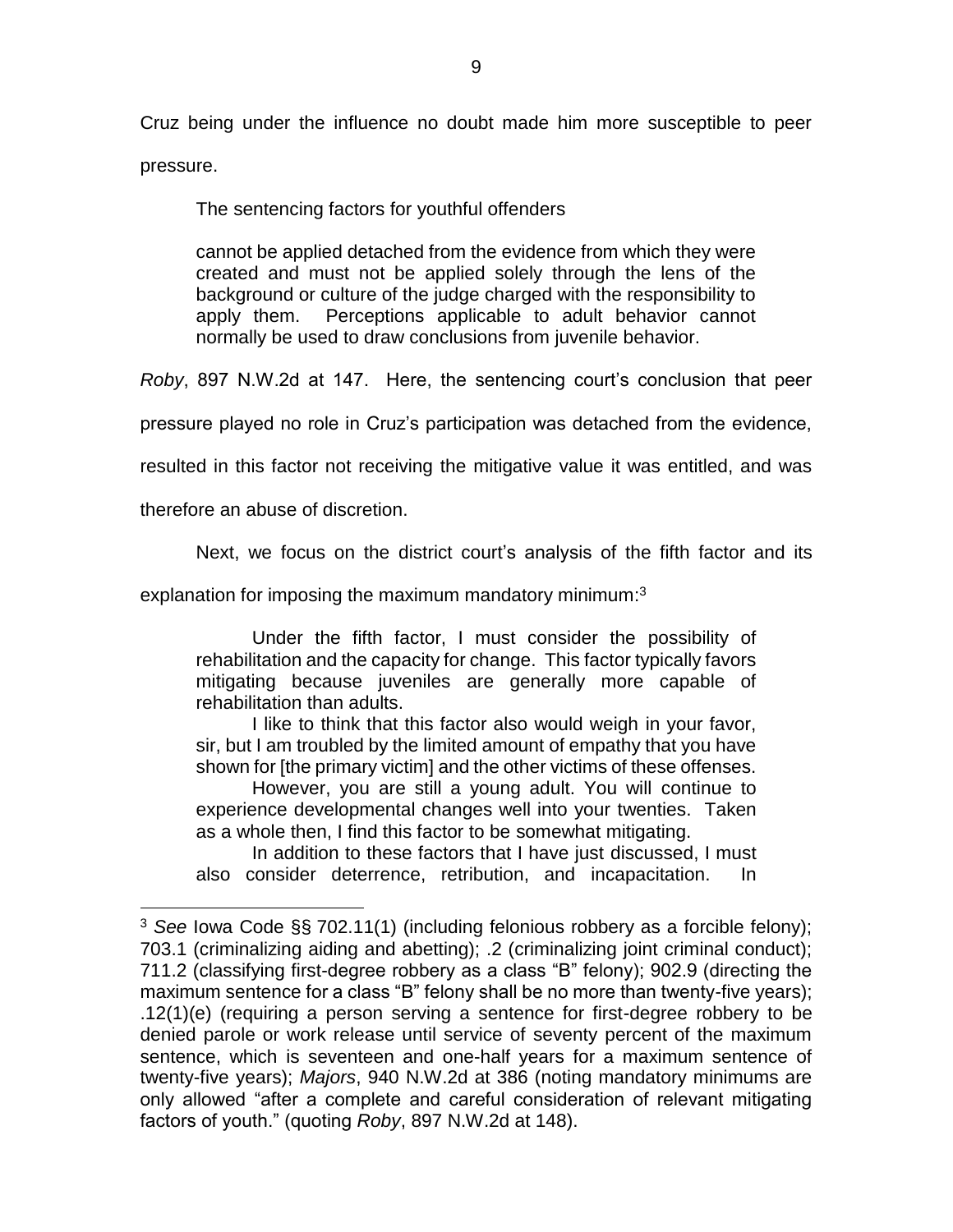considering all of the sentencing options available to me provided under the Iowa Code, my judgment relative to sentence is based upon all of the permissible factors that I have just discussed.

And in determining a sentence for you, I have also considered your education, your prior criminal history, prior employment, nature of the offense committed, and the harm to the victim, facts upon which the charge was based, whether a weapon or force was used in the commission of the offense, the need to protect the community, the State and defense counsel's recommendation to the Court, the recommendation of the presentence investigations report, your statements here today, your character, propensities and needs and potential for rehabilitation, the need to deter you and others similarly situated to you from committing offenses of this nature, your substance abuse history, and other permissible factors that are supported by the record.

In *Roby*, our supreme court explained the fifth factor and the potential use

of expert testimony:

The final factor is the possibility of rehabilitation and the capacity for change. This factor supports mitigation for most juvenile offenders because delinquency is normally transient, and most juveniles will grow out of it by the time brain development is complete. Additionally, juveniles are normally more malleable to change and reform in response to available treatment. The seriousness of the crime does not alter these propositions. Thus, judges cannot necessarily use the seriousness of a criminal act, such as murder, to conclude the juvenile falls within the minority of juveniles who will be future offenders or are not amenable to reform. Again, *any such conclusion would normally need to be supported by expert testimony*.

*Id*. at 147 (altered for readability) (emphasis added).

More recently, the supreme court decided the case of an incarcerated adult

who was resentenced years after having been sentenced for a crime he

committed while a minor and again addressed the use of an expert's opinion:

Under the fifth factor, the sentencing court must consider the possibility of rehabilitation and the capacity for change. This factor typically favors mitigation because juveniles are generally more capable of rehabilitation than adults. Here, the district court appropriately gave weight to *expert testimony on Majors' lack of empathy and remorse from his initial arrest to the present*. And the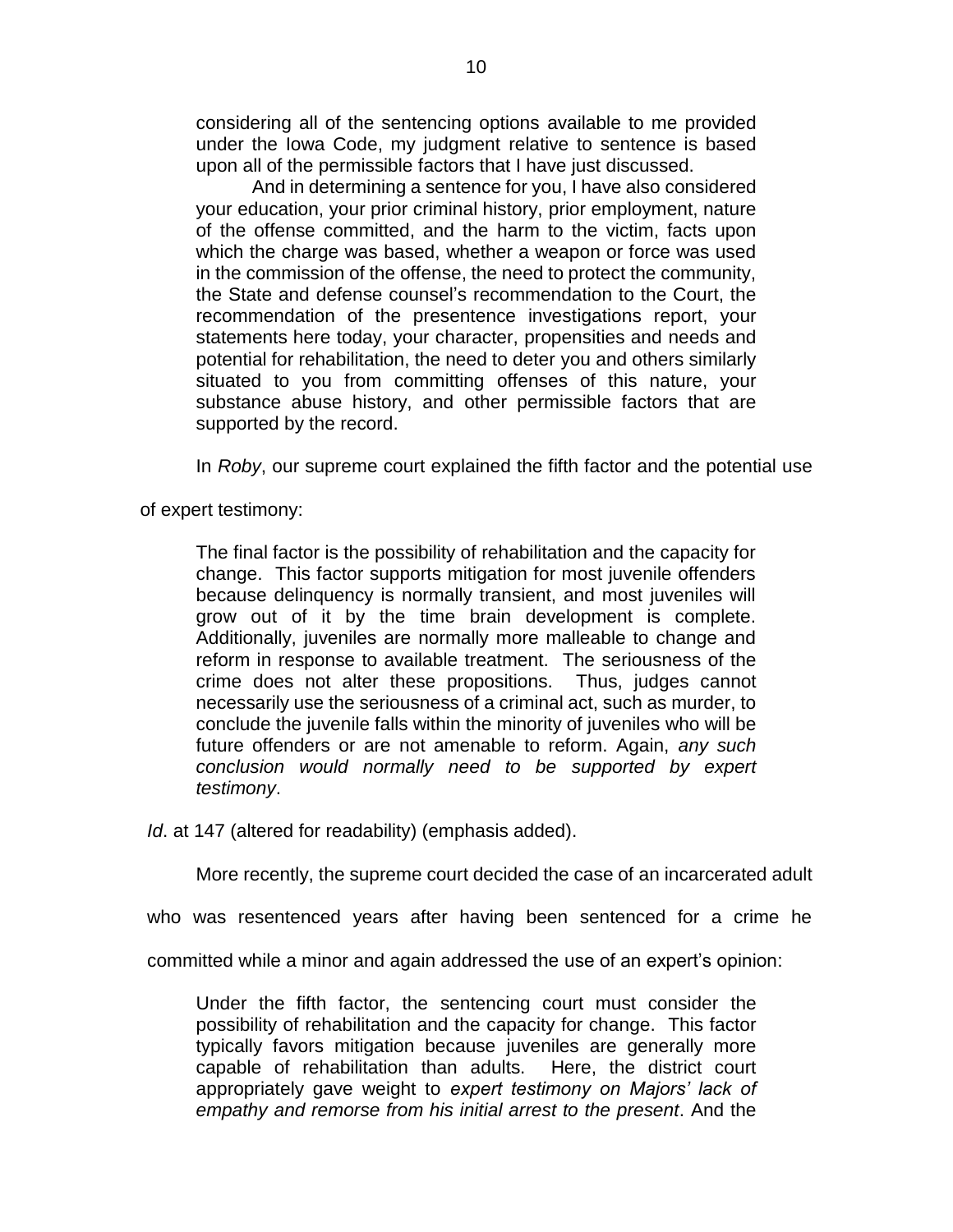district court properly considered Majors' prison disciplinary violations, which as Dr. Clemmons explained were not attributable to his youth because he continued to accrue violations as an adult. Even at age thirty-three, and on the same day as his 2018 resentencing, Majors committed another disciplinary violation. The record supports the district court's determination that the fifth factor is, at best, "weakly" mitigating for Majors.

*Majors*, 940 N.W.2d at 390 (altered for readability) (emphasis added).

In the present case, a Ph.D. psychologist provided expert opinions by written report, offered by the State and admitted into evidence at the sentencing hearing. The report shows the expert reviewed records in the case, interviewed Cruz, and focused on the five factors to be considered in sentencing a youthful offender. The report states:

[Cruz] is trying to take advantage of any classes and treatment that he can while incarcerated. He does think that he needs substanceabuse treatment and could benefit from anger management classes. He reports that these things were not suggested, recommended or imposed on him previously and there were not opportunities to complete treatment.

The report indicates Cruz has taken classes while incarcerated "and plans to take more"; he "wants to do positive things and his parents are supportive"; "he has plans for the future to get a job, continue school, develop a positive and structured routine and resist negative influences"; "he does believe that he needs classes for substance abuse and anger management and that it is hard to change without positive support and help." "He reported feeling bad after the crimes and 'being mentally messed up.' He felt guilty and his conscience was eating him up . . . . He wants to be a better person and citizen in the future."

The expert's conclusion was:

[T]he examiner recommends a mandatory minimum of eight years and believes that [Cruz] is able to make positive and substantial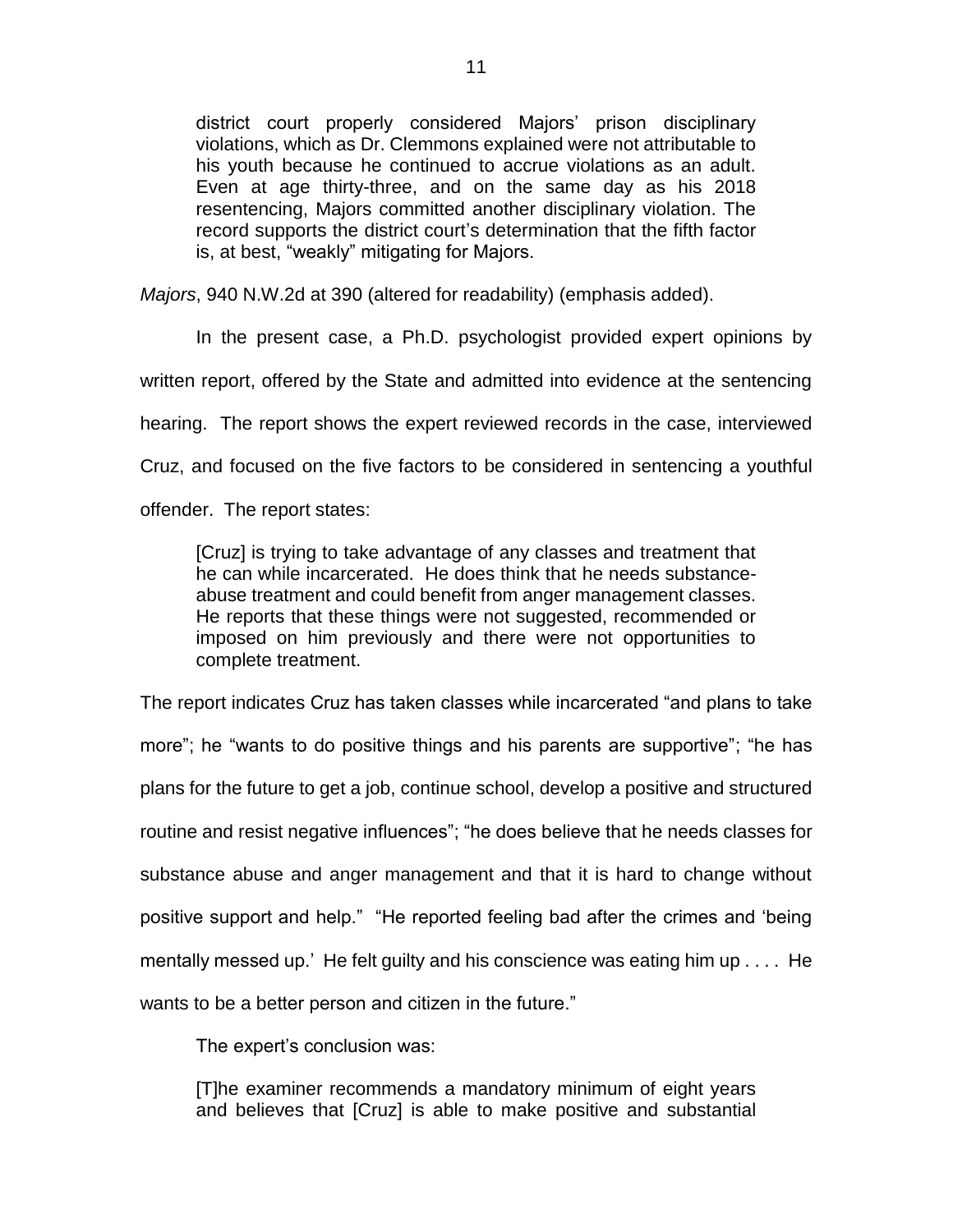changes if he takes advantage of the opportunities in the corrections system. He has verbalized a desire to change and move forward and recognize his past issues and how several things contributed to his behavior.

The PSI recommended incarceration for Cruz, with all sentences to run concurrently, and made no reference to a mandatory minimum. The State recommended the same mandatory minimum of eight years as the expert, but added a recommendation for consecutive sentences not to exceed 62 years. Defense counsel recommended a mandatory minimum of eight years and a lengthy indeterminate term, and said Cruz "asks the Court to address how very sorry he is that he has been involved in this offense." When Cruz was asked if he wanted to make a statement, he said:

Yeah. I just would like to apologize to the victim and the victim's family. Nothing I say can take back the physical and emotional damage that I have caused; but I just hope that one day everybody that this has affected, that I can be forgiven one day. I will come out a changed man.

We do not find any information in the record to support the district court's conclusion that it was "troubled by the limited amount of empathy that you have shown for [the primary victim] and the other victims of these offenses." Cruz's statement quoted above certainly does not. And the expert's report stated, "He reported feeling bad after the crimes and 'being mentally messed up.' He felt guilty and his conscience was eating him up . . . . He wants to be a better person and citizen in the future." The court did not indicate why it rejected Cruz's statement or the expert's report of his feelings of guilt.

Consistent with the supreme court's directives, an expert witness reviewed the records in this case and interviewed Cruz before giving her opinions. *See,*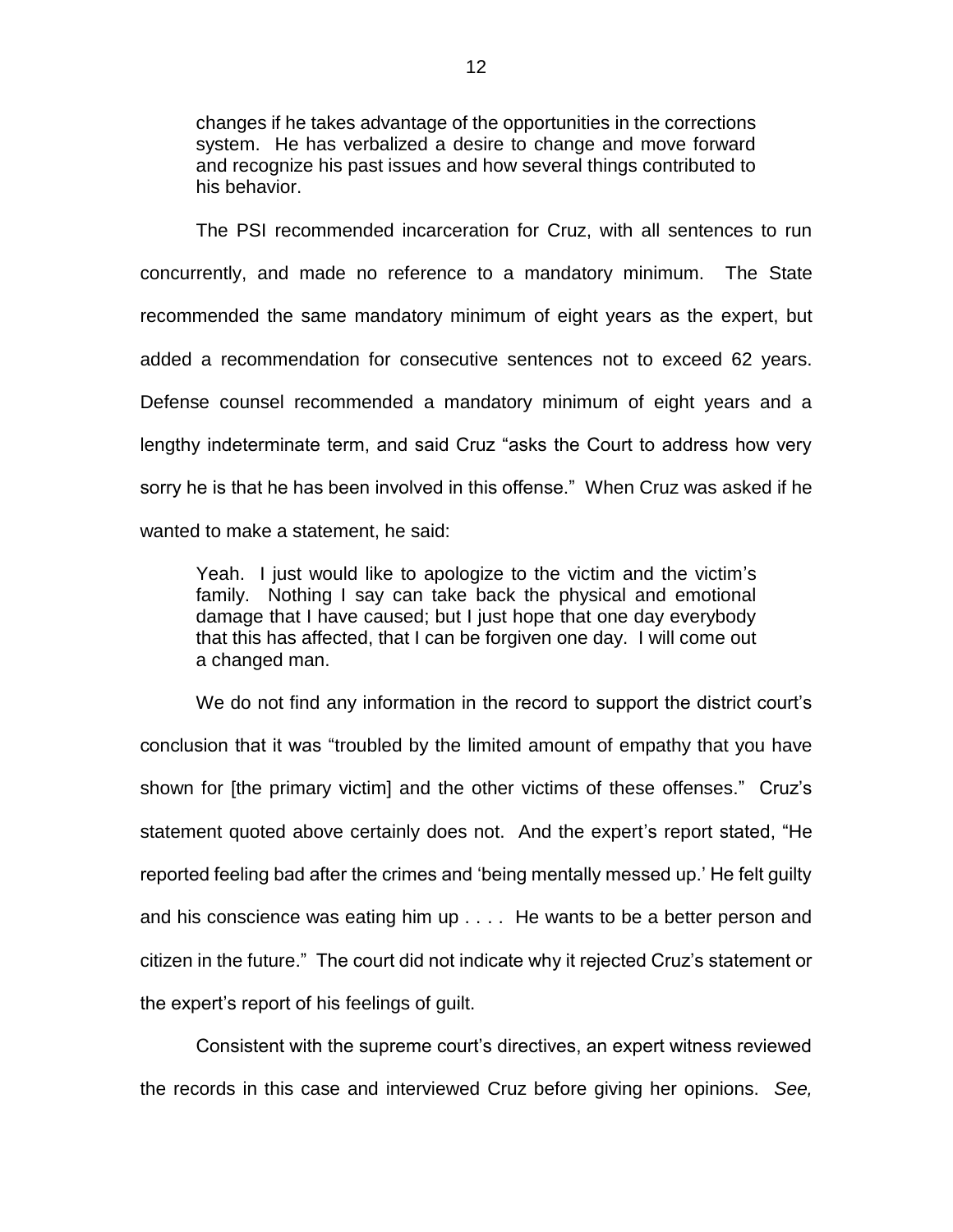*e.g.*, *Roby*, 897 N.W.2d at 147. A sentencing court's decision to impose on a youthful offender the highest mandatory minimum allowed by law normally requires expert testimony in support of that decision. *Id*.

In this case, the expert made clear she recommended incarceration but with a minimum term of incarceration of eight years because she believed Cruz "is able to make positive and substantial changes if he takes advantage of the opportunities in the corrections system. He has verbalized a desire to change and move forward and recognize his past issues and how several things contributed to his behavior." The district court made no mention of the expert's opinion while announcing its sentencing decision. Thus, the court provided no reasons for ignoring the expert's opinion and imposing a minimum sentence greater than twice that recommended by the expert. Clearly, the court was not bound by the expert's opinion. But, equally clear from *Lyle* and the line of cases following that decision is there is a presumption against minimum terms in sentencing youthful offenders. Based on the evidence, that presumption was overcome, at least to the extent of eight years.<sup>4</sup> Further, in our focus on the fifth factor—"the possibility of rehabilitation and the capacity for change"—we note a sentencing court may not use only the seriousness of the crime as a factor to support a minimum sentence but must rely on expert testimony or some other reliable evidence to conclude the offender has limited possibility of rehabilitation or is not amenable to change. *Id*. The district court gave the typical, somewhat standardized list of rationale for

 $\overline{a}$ 

<sup>&</sup>lt;sup>4</sup> This conclusion is based on the evidence presented in this case and is not intended to suggest an expert must recommend a specific term of incarceration or that the district court is limited in the exercise of its discretion to any particular recommendation by an expert.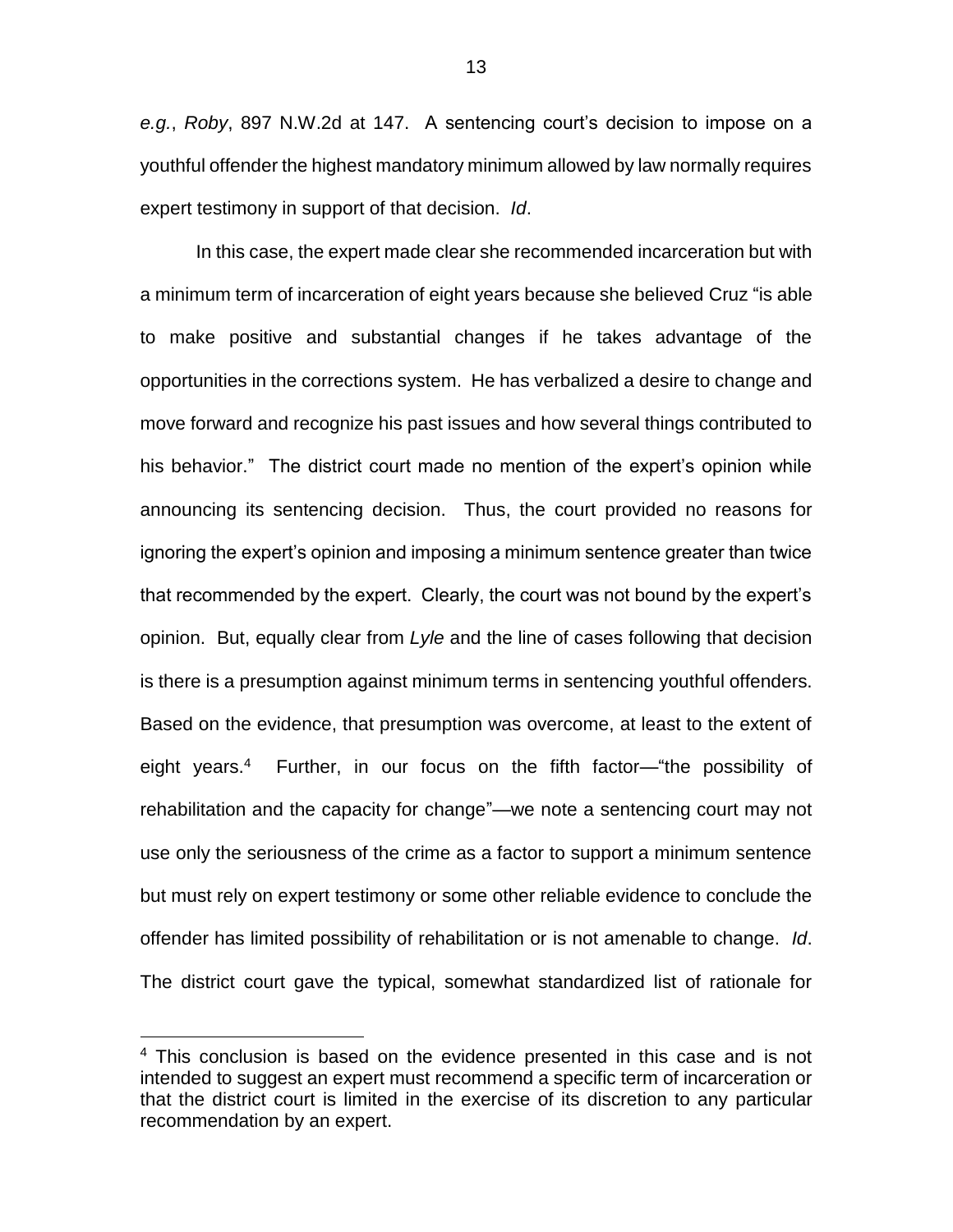imposing its sentence but, in youthful offender cases, we think our supreme court's decisions require—at the least—reference to the expert's opinion and some rationale for rejecting the expert's stated optimism for Cruz's prospects for rehabilitation. Instead, there was no reference to the expert, at all.

On the sentencing record, and in particular the reasons given by the district court for imposing the mandatory minimum sentence, we conclude the district court failed to give sufficient (any) weight to the expert opinion, failed to rebut or even acknowledge the expert opinion, failed to state it concluded Cruz was not likely to be rehabilitated and not malleable for change or any reason why that factor did not weigh in the decision, as well as apparently disregarding the other mitigative factors it identified but of which it made no reference in its sentencing rationale.

To be clear, we understand the deference given to district court judges in making sentencing decisions. And, sentencing decisions are cloaked with a presumption the district court properly exercised its discretion. But, youthful offender cases clearly have some different layers: the presumption against mandatory minimums, the five factors to consider in evaluating possible mitigation, the preference or necessity of expert opinion, and the analysis of all those layers in the sentencing decision. Without the benefit of the district court's identification or rejection of any of the mitigative factors in its sentencing decision on the mandatory minimum, we cannot determine whether they were properly applied. Without the benefit of the district court's reference to or rejection—if that is what it did—of the expert's opinion, we have nothing to review on the question of rehabilitation. And with the court's finding Cruz showed no remorse, without reference to the source or reason for that conclusion, and record evidence to the

14